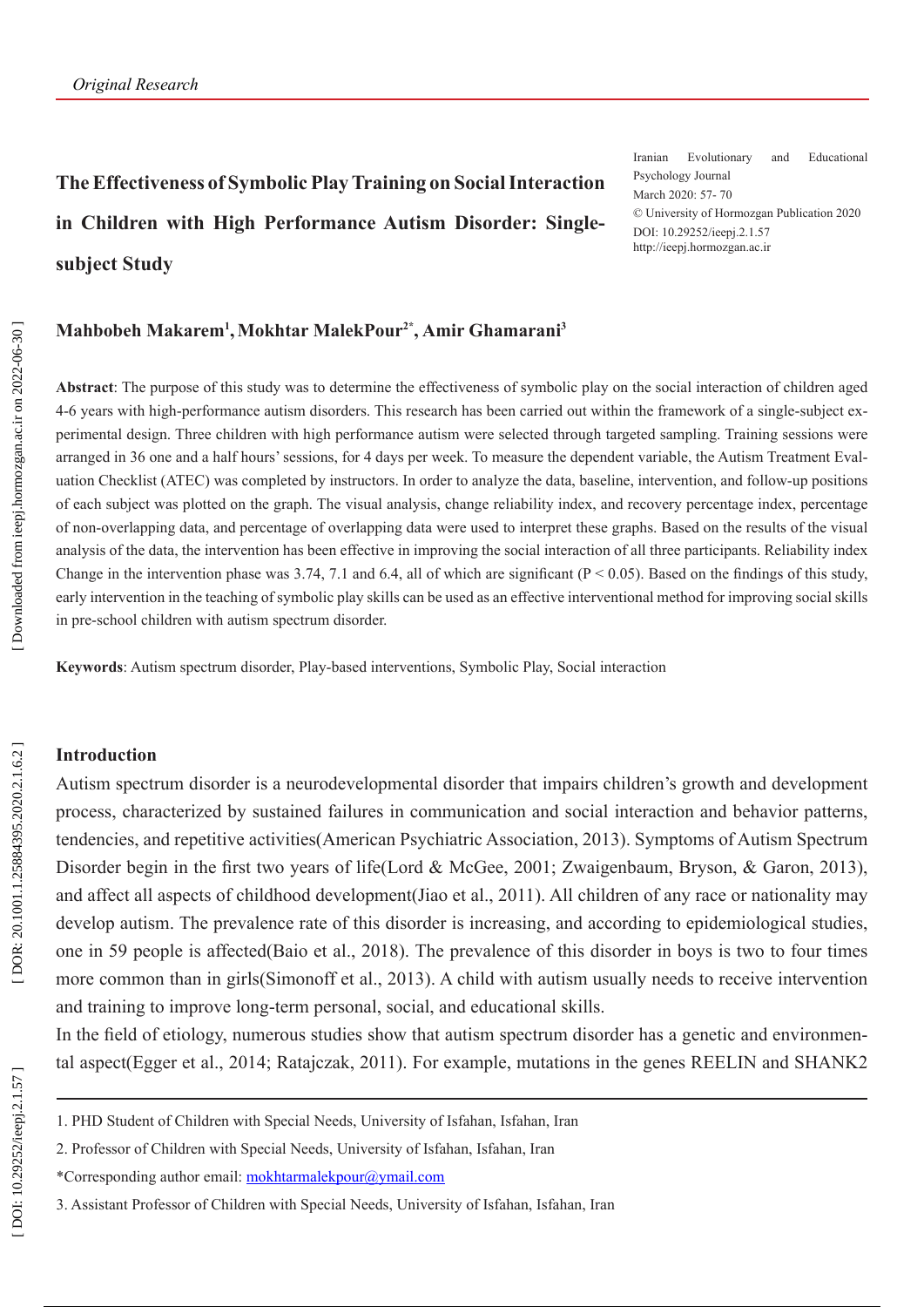(Berkel et al., 2010), and SLC6A4 (Wiggins, Swartz, Martin, Lord, & Monk, 2014), have been identified to cause autism spectrum disorder and severe social deficits in this disorder. Environmental factors affecting autism spectrum disorder can include maternal infectious diseases, medications such as antidepressants, Val proic Acid and alcohol during pregnancy, exposure to poisons, parental age, malnutrition, exposure to air pol lution(Chaste & Leboyer, 2012; Grant & Cannell, 2013; Lyall, Schmidt, & Hertz-Picciotto, 2014). It has been recognized, however, that autism rooted in the complex interaction between a person's genetic profile and the environment in which he or she is exposed(Volk et al., 2014).

One of the major shortcomings agreed by researchers in the field of autism spectrum disorder is a defect in social interaction (Kasari, Freeman, & Paparella, 2006), that can negatively impact other developmental as pects(Lieberman, Hatrak, & Mayberry, 2014). These children have problems in social interaction including impairments in social-emotional interaction, approaching others abnormally, failing to share their interests, emotions and feelings, and inappropriately responding to others' interests, emotions, and feelings. To match different social situations, it is difficult to find, reduce or imitate the behavior of others(American Psychiatric Association, 2013).

Failure in social skills can lead to behavioral abnormalities such as self-injuring and attacking others, and other damaging outcomes that can be attributed to stereotyped and repetitive behaviors, anxiety, depression, rejection, and peer abuse(Mash, 2006), therefore, improving social skills in children with autism spectrum disorder is an essential component of treatment for these children.

Findings indicate that autism is associated with a general defect in play (Baron-Cohen, 1987; Rutherford, Young, Hepburn, & Rogers, 2007; Volkmar, Chawarska, & Klin, 2005). Play is a set of stages in which the child develops and acquires essential developmental skills in interacting with play tools and playmates(Pierce-Jor dan & Lifter, 2005). But children with autism have major problems in playing skills, especially symbolic play (Hobson, Lee, & Hobson, 2009). Significant deficits or delays in symbolic play skills and persistence of sensory-motor and / or ritual play are characteristics of the autism spectrum disorder and are considered in diagnostic criteria for children with autism spectrum disorder(Lord, Luyster, Guthrie, & Pickles, 2012). As a result, children with autism will have limited opportunities to interact with peers, learn appropriate play, and other essential skills(MacDonald, Sacramone, Mansfield, Wiltz, & Ahearn, 2009). Symbolic play, commonly seen in young children, has been recognized as one of the most important basic skills because of its relation ship to cognitive, social, and emotional development(Copple & Bredekamp, 2009; McCune, 2010; Piaget, 2013; Vygotsky, 2016). Therefore, symbolic play is an important skill for training in early intervention pro grams(Lee, Feng, Xu, & Jin, 2019).

The play begins with the simple manipulation of objects (such as mouthing, shaking, banging, throwing and exploring objects with fingers) in the second half of the first year of life. This type of play, called motor sen sory play, involves manipulating objects to practice and master the schemas(Piaget, 2013). The symbolic play appears between 18 and 24 months. The first simulation of a symbolic play is a functional play that the child shows at about 12 months of age. Functional play is the application of real or small objects according to their function in real life(Lee et al., 2019; Leslie, 1987). The level of functional play increases between the ages of 12 and 18 months, and qualitative changes are manifested in the play; at this stage, play activities are focused on the child's body(Stagnitti, 2004); and the child is able to perform similar tasks for several purposes, and integration into play activities is began(Wilson et al., 2017). The child is able to perform deferred imitation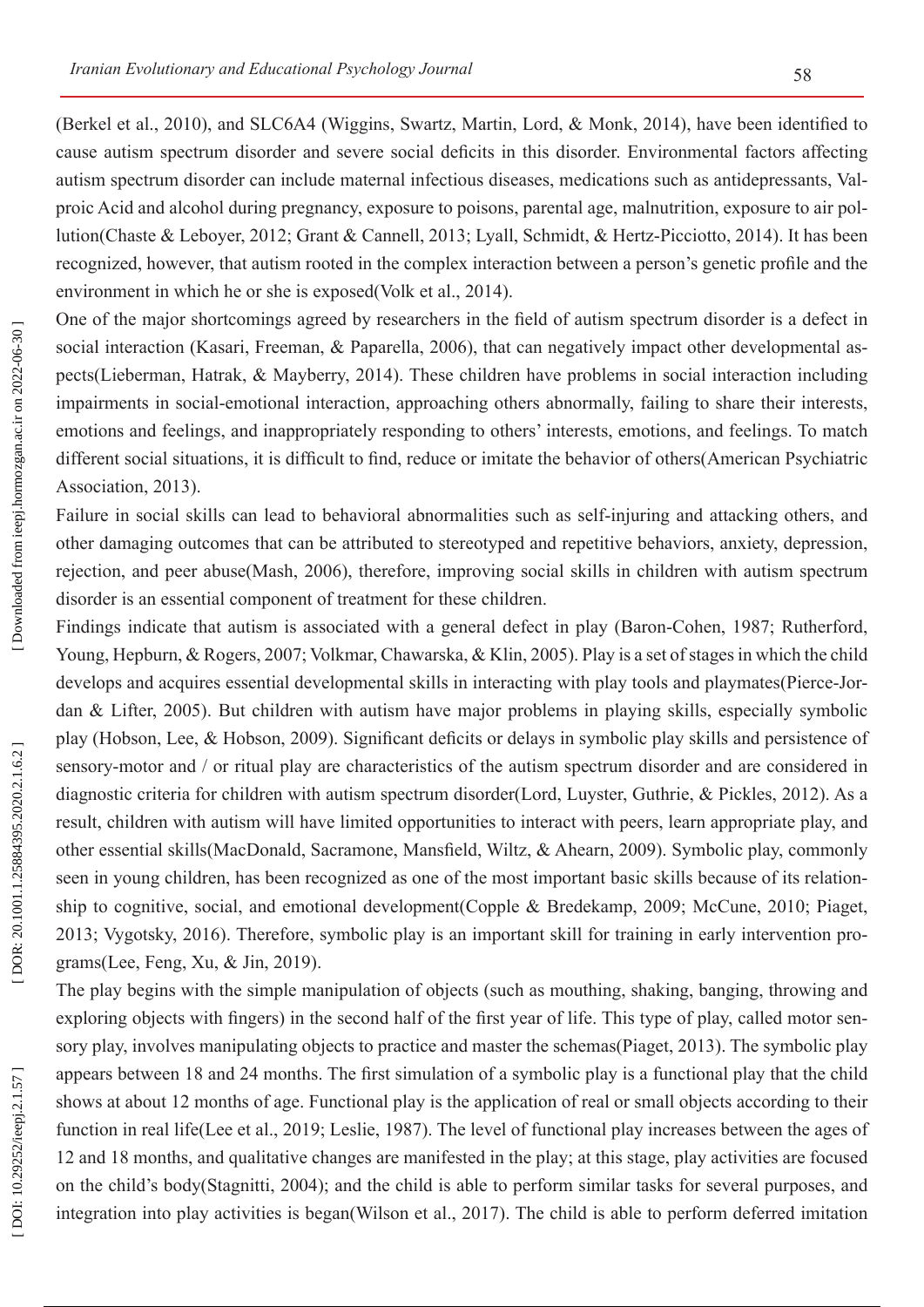and symbolic play between the ages of 18 and 24 months, the child can represent aspects of the environment and objects in the form of mental imagery. As a result, play transcends the physical and functional properties of objects(Baron-Cohen, 1987).

Symbolic play is the peak of childhood games. This type of play has a key role in the growth and life of a child. The importance of symbolic play is that deficiency in this area is associated with deficits in other skills. Symbolic play facilitates child learning, speaking ability, and language(Lang et al., 2014). Symbolic play is also an important indicator of children's cognitive development(Lillard et al., 2013), and leads to abstract thinking, rational thinking and problem-solving. Adaptive behaviors learning(Reddy, Files-Hall, & Schaefer, 2016), is another of the benefits of symbolic play for the child. The symbolic play predicts verbal and non verbal communication skills(Heimann, Laberg, & Nordøen, 2006; Kasari, Paparella, Freeman, & Jahromi, 2008; Maddox, 2010), interaction and social competence(Josefi & Ryan, 2004; Manning & Wainwright, 2010), reduced stereotypical behaviors and emotional self-regulation(Lang et al., 2010), in children with autism spectrum disorder. Based on the connection between symbolic play skills and developmental skills, researchers and therapists have developed symbolic play-based therapies.

In this regard, several researchers have designed and applied different interventions to improve symbolic play skills and reported positive and sustained results. In a study, Uren and Stagnitti (2009), attempted to reinforce the symbolic play skills of a 5- to 7-year-old autistic child. The results showed that at the end of the intervention, child acquired play skills, and the results showed the effectiveness of the intervention based on the training of play skills, pretending on the skills and social competence of child with autism spectrum disorder. In another study by Stanley and Konstantareas (2007), the results showed that social communication and expressive language were associated with symbolic play skills in children with autism. However, no research has been conducted in Iran on the role of symbolic play skills in social communication in children with autism spectrum disorder.

Regard to the importance of symbolic play skills and its impact on language, cognitive and social skills and need to early therapeutic interventions to improve the play skills of children with autism spectrum disorder, the purpose of the present study was to investigate the effectiveness of symbolic play skills training on social interaction in children with autism.

## **Material and Method**

Participants and Location: The statistical population of this study included all children with autism spectrum disorder in Sabzevar city, Iran who 3 children aged 4 to 6 years were selected by purposeful sampling method. Inclusion criteria were: 4-6 years of age, score of 85 or more on the Gilliam Autism Diagnosis Scale, no other disorders such as severe convulsion, attention deficit / hyperactivity disorder, mental retardation and physical and motor disability. Participants were evaluated and subjected to intervention for 4 months. The first participant was 4.5 years old. According to Gilliam's autism scale, his autism rate was 71 and its probability autism was mild. The second participant was 5 years old. His total score was 70 in Gilliam's test subscales, so the probability of his autism was mild. The third participant was 6 years old. For this participant, the sum of the scores on the Gilliam's subscales was 79 and the probability his autism was mild.

**Dependent variables and data collection:** The dependent variables in this study were social interaction. The research tool for collecting data in this field was the Autism Therapy Assessment Checklist (ATEC) designed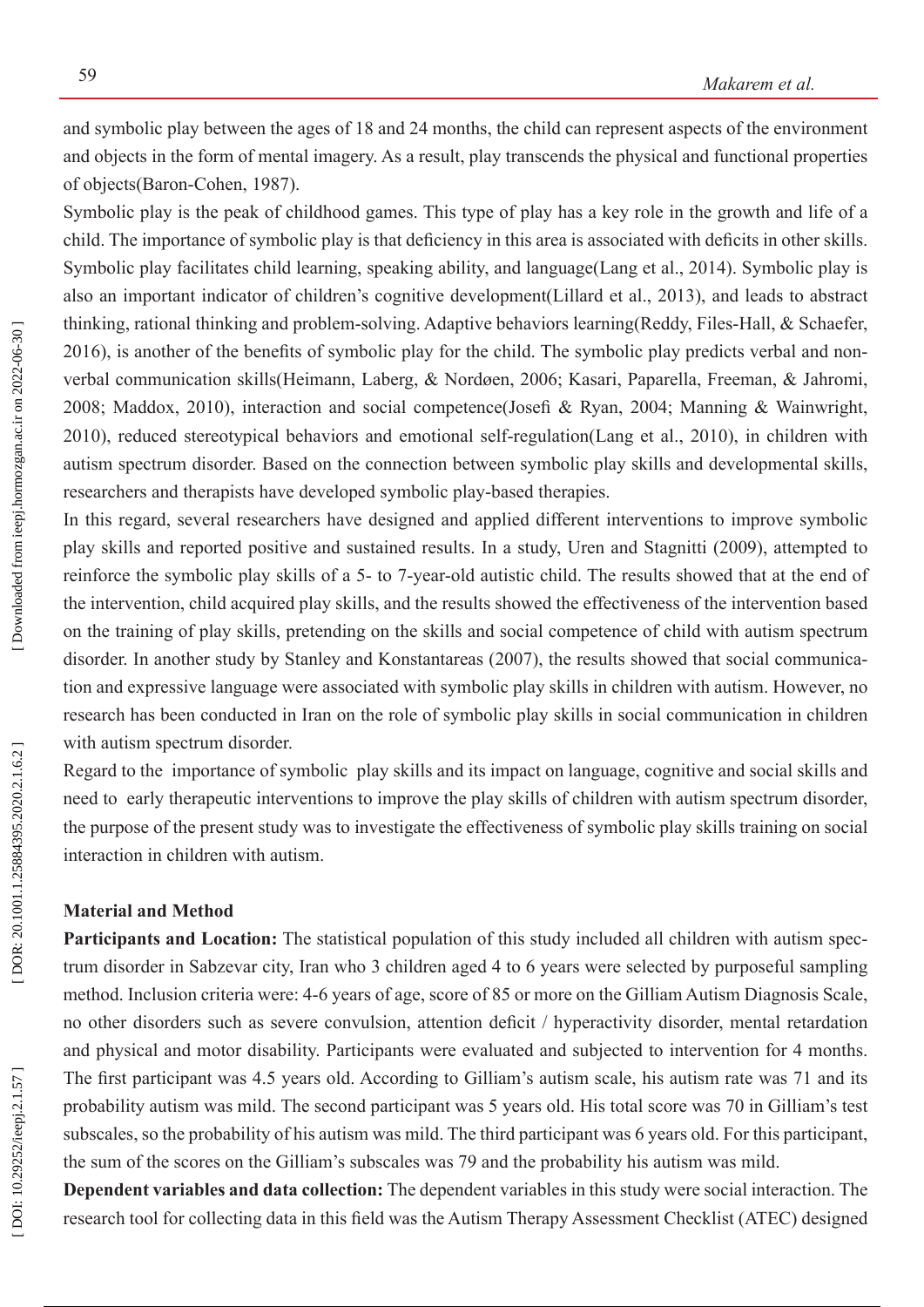by Remland and Adelson to assess any type of autism treatment and it has sufficient sensitivity to measure changes in autism and treatment status in child. The tool consists of 77 items that are false, partially correct and completely correct for each choice item with a score of 0-1-2. This test has 4 subscales and a total score. The four subscales included cognitive sensory awareness (18 items on activity and level of sensory awareness and cognitive empowerment), socialization (20 items on socialization), speech-communication-language (14 items on speaking, Language and communication) and physical and behavioral health (25 items on health, physical status, and individual behaviors), which measures cognitive, social, communicative, and repetitive and stereotyped behavioral variables, respectively. Cronbach's alpha of each subscale was 0.92, 0.83, 0.87, 0.81 respectively and 94% for the total score(Baker & Pangborn, 1999). also obtained a reliability of 0.92 for this scale. For the purpose of the study, the socialization subscale of this tool was used.

**Gilliam Autism Rating Scale** - Second Edition (GARS-2) was used to assess the severity of autism. GARS-2 was designed by Gilliam in 1995. The GARS-2 test was designed for 3 to 22 year olds. This scale consists of four subscales of stereotypical behavior, communication, social interaction, and developmental disorder. Its scoring is a Likert scale (never, rarely, sometimes, very much). The maximum score for each subscale of is 42 and at least zero. Each person's total score is between zero and 142. Cronbach's alpha coefficient for stereo typed behavior was 0.90, for communication was 0.89, for social interaction was 0.93, and for developmental disorder was 0.88. In the Persian version of the Gilliam test, the alpha coefficient for stereotypical behavior was 0.47, for communication was 0.73, for social interaction was 0.73, and for developmental disorder was 0.80 (Ahmadi, Safari, Hemmatiyan, & Khalili, 2012).

**Experimental Design:** This study was conducted as a single-subject experimental design using A-B design. The design consisted of three baseline, intervention and follow-up stages that target behavior was observed under natural conditions in the baseline phase of the study, and after several baseline sessions, the experimen tal phase was performed. In this phase, the effect of the independent variable on target behavior was exam ined. In the follow-up phase, observation of target behavior was performed in natural conditions again. After the above phases, the results of all three steps were plotted and final results were analyzed. Visual analysis of graphs and trending index, stability, Percentage of Non-Overlapping Data (PND) and Percentage of Overlap ping Data (POD) were used for data analysis.

Methods: In this study, the baseline on the Social Interaction Scale was drawn using the Autism Therapy Assessment Scale. Data were completed by a children instructor at the Autism Center; prior to this step, the parents of the children were informed on the aims of the study and the course of the study was explained to them. A written consent was obtained from parents to participate in their research. The content of the training were arranged in 36, 4 days per week. At the end of the training sessions, the social interaction scale was again completed by the instructor. The scale was completed again in follow-up phase four weeks after the last eval uation phase. In the present study, symbolic play training sessions consisting of several play situations were prepared and implemented based on the criteria presented by Karen Stagniti: Play theme, Sequence of play actions, Object substitution, Social interaction, Role play, Doll/teddy play.

# **Results**

Table 1 shows the effectiveness of symbolic play training on 3 participants social interaction (PND = 100%). Jacobson and Trojan (1991) proposed the Reliability of Change Index (RCI) method to avoid overestimation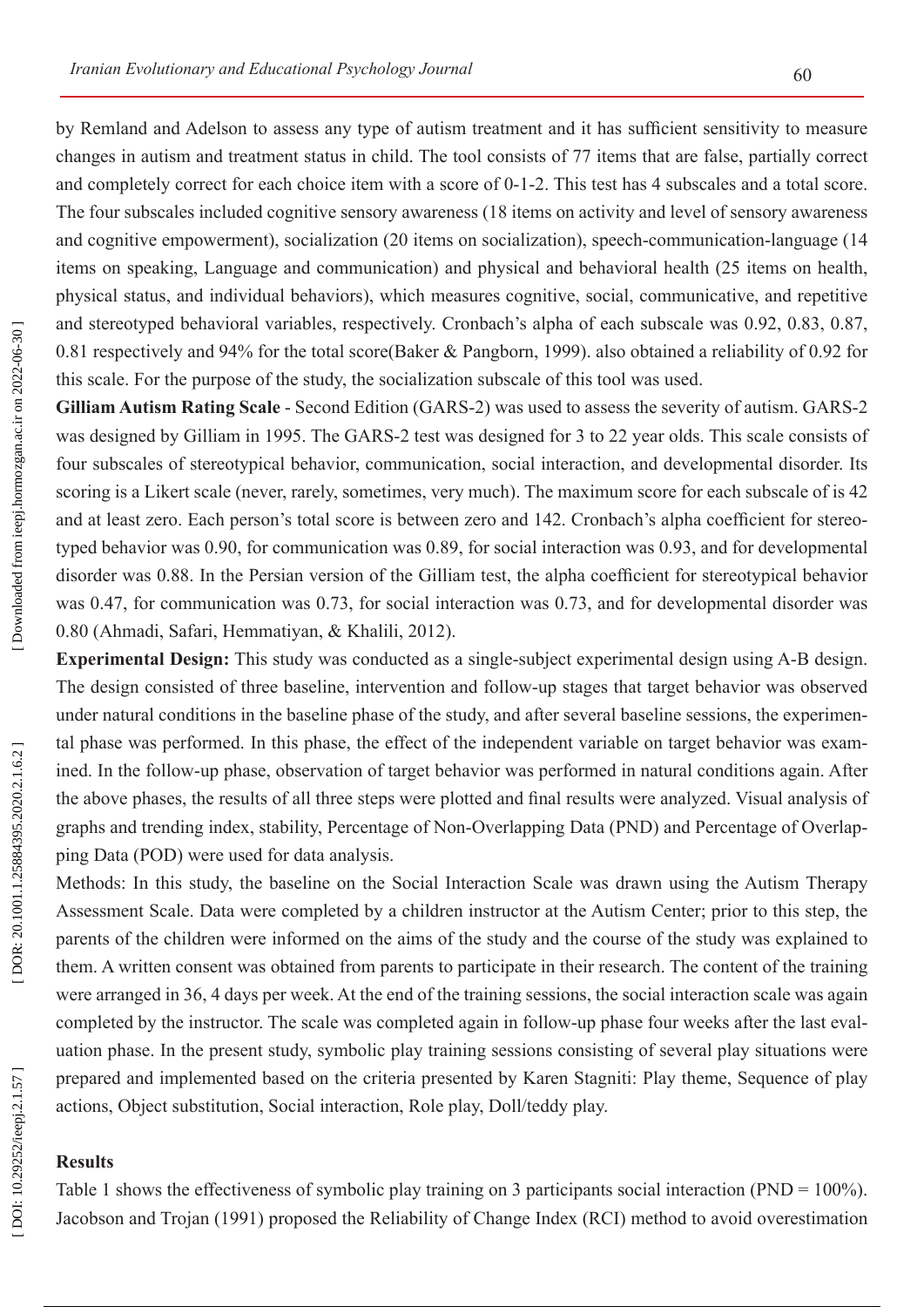of the cut-off point due to overlap and non-overlap of normal population distributions and for greater con fidence in clinical trial data as well as better performance measurement. If the rate of change or difference before treatment with after treatment is greater than 1.96 (alpha 0.05), it can be concluded that with a 0.05 error probability, the change and improvement resulting from therapeutic intervention is not accidental. The reliability index of change for the "first" participant is 3.74, which is greater than 1.96, which is significant at the 0.05 level. As a result, changes in the first participant are significant.

The recovery percentage index is also used to measure changes in therapeutic targeting to a level almost similar to normal. It should be noted that according to Blanchard's formula of percent recovery, 50 percent improvement in symptoms is considered as treatment success, 25-49 percent is considered as slight improve ment and eventually decrease or increase symptoms below 25 percent is considered as treatment failure. The percentage of recovery achieved by the first participant was 54%, indicating appropriate improvement and success in treatment.

| Participant | Phase           | Mean  | <b>SD</b> |
|-------------|-----------------|-------|-----------|
| First       | Baseline        | 21.33 | 1.52      |
|             | Intervention    | 14.37 | 1.68      |
|             | Follow up       | 15    | 1.25      |
| Second      | Baseline        | 26    |           |
|             | Intervention    | 17    | 3.16      |
|             | Follow up       | 19.50 | 1.29      |
| Third       | <b>Baseline</b> | 23    |           |
|             | Intervention    | 15    | 2.97      |
|             | Follow up       | 16.25 | 1.70      |

**Table 1**. Effectiveness of symbolic play training on 3 participant's social interaction



**Figure 1**. The effect of symbolic play training on participants' social interaction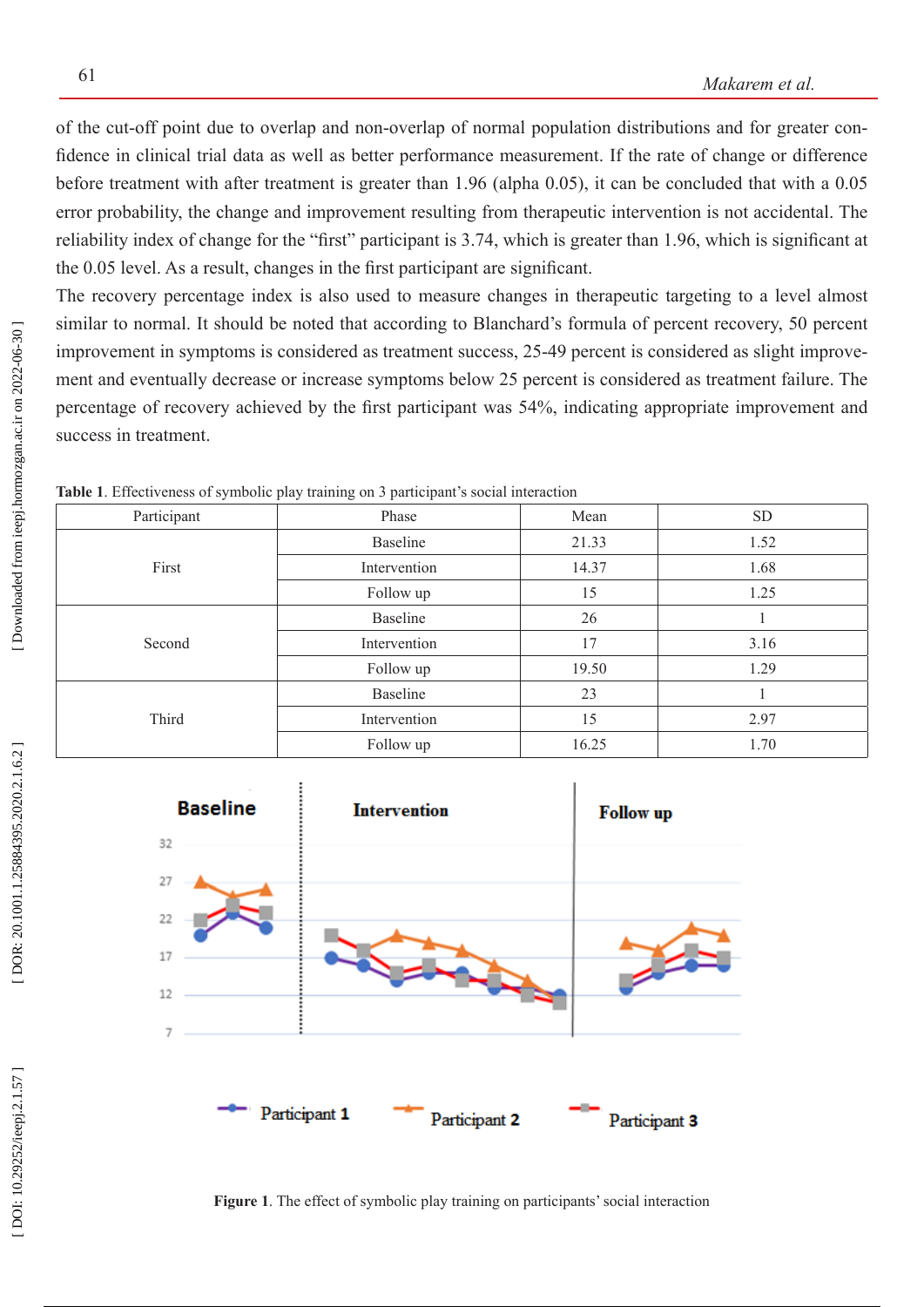

**Figure 2**. In situ chart of symbolic play training on first participant social interaction



**Figure 3**. Trending line of symbolic play training on first participant social interaction

Concerning the second participant, the results indicate a change in the mean level at baseline (26) compared to intervention (17). The percentage of non-overlapping data (100%) and overlapping data was equal to (0), so the intervention was effective. The reliability index of change for the "second" participant is 7.2, which is greater than 1.96, which is significant at the 0.05 level. Consequently, changes in the second participant are significant. The percentage of recovery achieved for the second participant was 51%, indicating appropriate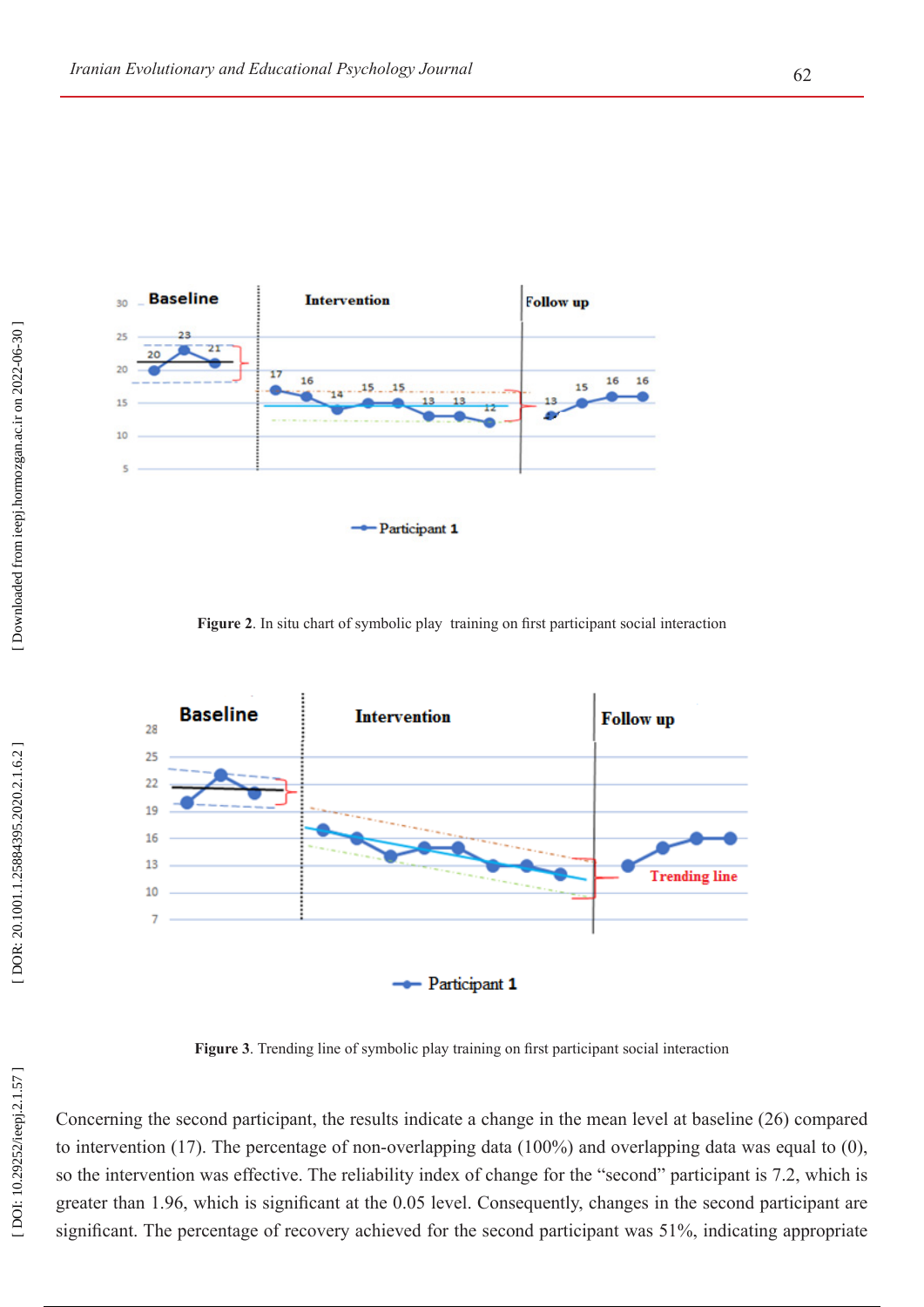improvement and success in treatment.



**Figure 4.** In situ chart of symbolic play training on second participant social interaction



Figure 5. Trending line of symbolic play training on second participant social interaction

In relation to the third participant, we see the effectiveness of symbolic play training on third participant social interaction. The results show the mean level change at baseline (23) compared to the intervention (15). The percentage of non-overlapping data (100%) and data overlap percentage was (0.0). The reliability index of change for the "third" participant is 6.4, which is greater than 1.96, which is significant at 0.05 level. There fore, changes in the third participant are significant. The percentage of recovery achieved for the third participant was 53%, indicating a good recovery.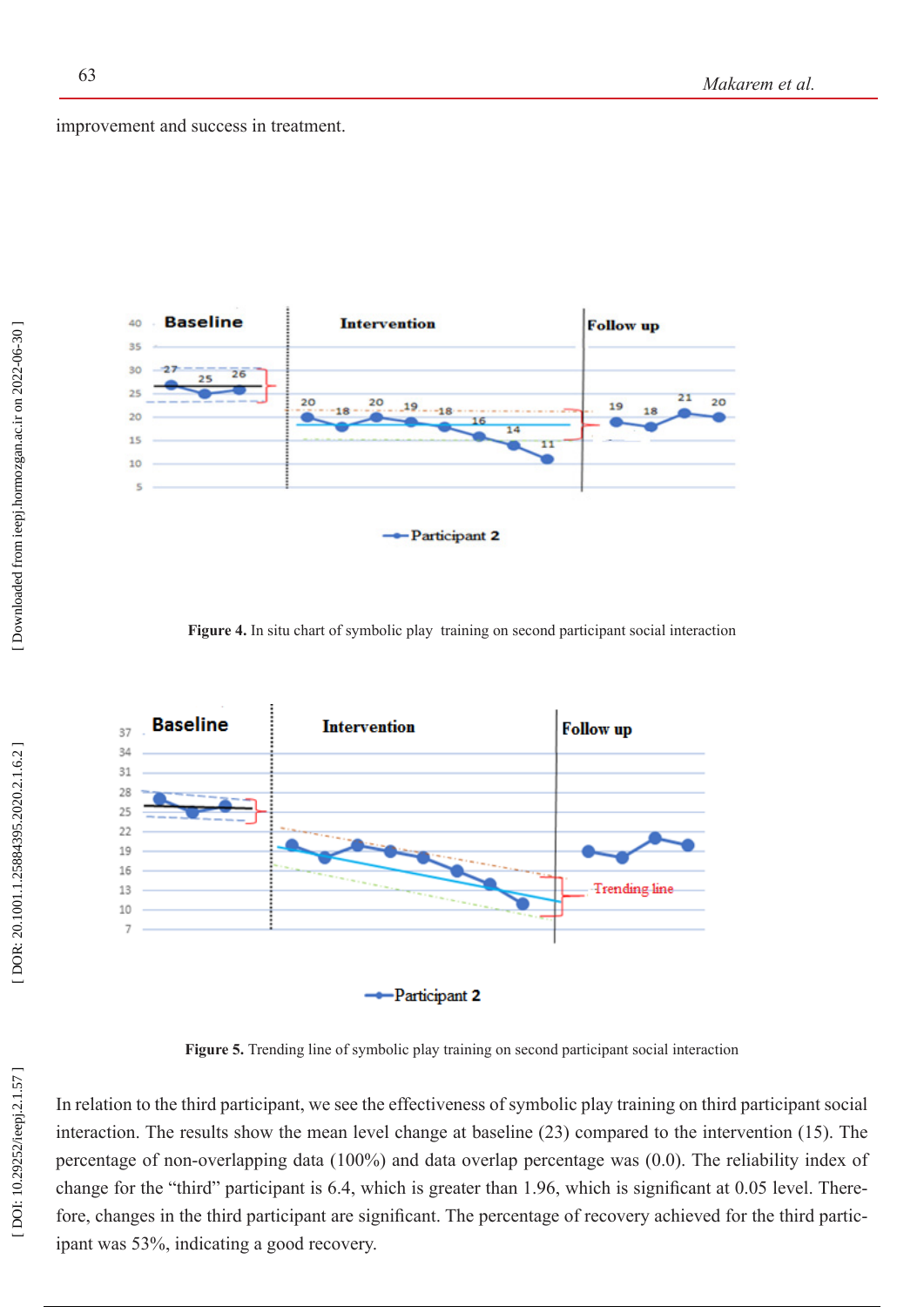

**Figure 6.** In situ chart of symbolic play training on third participant social interaction



Figure 7. Trending line of symbolic play training on third participant social interaction

As can be seen in the graphs presented, the mean and level of social interaction scores of all 3 participants were improved by symbolic play training. That is, the first participant, the second participant, and the third participant show improvement in the treatment and follow-up phase compared to the baseline stage. Also,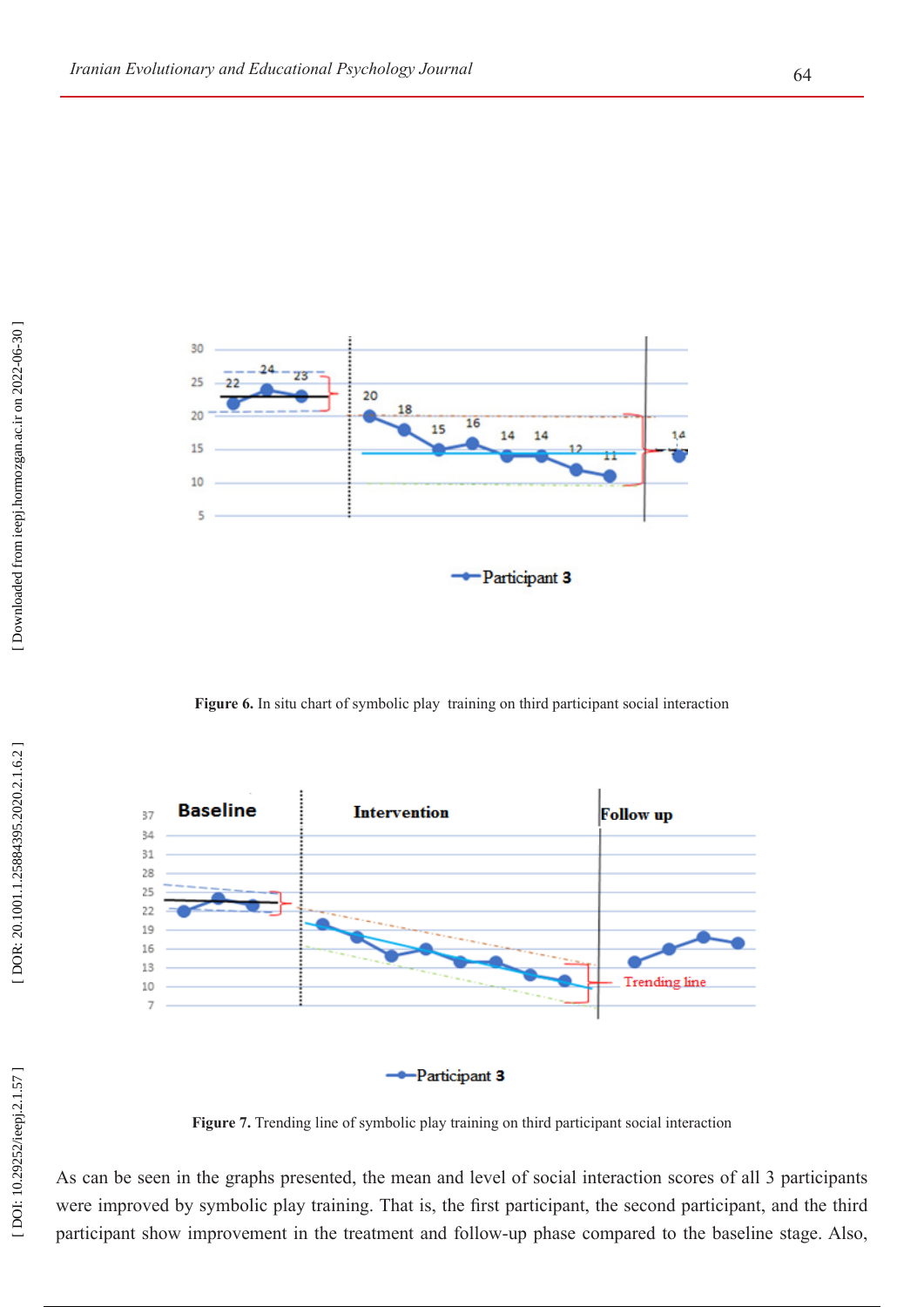based on the data overlap criterion (Fisher et al., 2004), participants in the first, second, and third predictor lines are above the trend line (at least 3 points) and it can be said that the three participants had an effective intervention. Also, according to the values of the indices of change for all three participants in the intervention phase, were 3.74, 7.2, and 6.4, respectively, all of which are significant at the 0.05 level of significance. These values indicate changes in the process of social interaction scores. In addition, given that the overall recovery rate for all three participants was 53 %, which it is a good value based on Blanchard's treatment success index. Therefore, it can be stated that symbolic play training is effective on participants' social interaction.

## **Discussion**

The problem in social interaction is the main and most important feature of autism disorder which can have a negative impact on other aspects of development (White, Keonig, & Scahill, 2007). Therefore, improving social skills in children with autism is an essential component of therapeutic interventions for these children. Re search background supports a lot of play-centered interventions. Experiences gained within playing improve social interactions, language and speech skills(Josefi & Ryan, 2004). Play has been accepted as an integral part of growth and devotes a large proportion of the time to growing children(Boutot, Guenther, & Crozier, 2005; Sigman & Ungerer, 1984).

Children with autism often have a significant delay in the development of play behavior(Baron-Cohen, 1987). In fact, these deficiencies in the definition of autism (Diagnostic and Statistical Manual of Mental Disorders, 1994) are one of the main components of autism diagnostic (such as the Autism Diagnostic Observation Schedule (ADOS), Autism Diagnostic Interview (ADI)). As a result, children with autism will have limited opportunities to interact with peers, learn appropriate play, and other essential skills(Jung & Sainato, 2013). Since play behavior deficits can exacerbate the social and communication delays experienced by children with autism, play skills has an important role in early intervention(Jarrold, Boucher, & Smith, 1993).

The results of this study showed that symbolic play skills training was effective in improving deficits in social skills and socializing of children with autism and all three participants showed an upward trend toward goal (social interaction improvement) after intervention. Therefore, it can be concluded that the experimental in tervention (Symbolic play Training) reduced the children's scores on the subscale of social interaction deficits on the ATEC scale and reflected the effects of Symbolic Play Training on enhancing social skills. Accordingly, the child interacts with his peer through play and imitation activities, and such exchanges create opportunities that the child can use during social interaction. This is an important and effective strategy in developing chil dren's social skills. The findings of this study are in line with other research conducted to investigate the role of symbolic play training in autistic children and its impact on social skills. The results of previous studies show that symbolic play deficits in children with autism are associated with social and communication skills deficits(Kasari et al., 2006; MacDonald et al., 2009).

Uren and Stagnitti (2009), showed that children who participated in a symbolic play-based intervention im proved social interaction and decreased their destructive behaviors over a six-month period. They were more related to their peers, while the comparison group had more socially unpleasant behavior and did not interact with their peers.

Children with autism spectrum disorder do not have sufficient motivation to respond to environmental stimuli, especially engaging in social interactions with others. Applying motivational variables such as the use of natu ral reinforces or a combination of continuous and then discrete reinforces increases the likelihood of perform -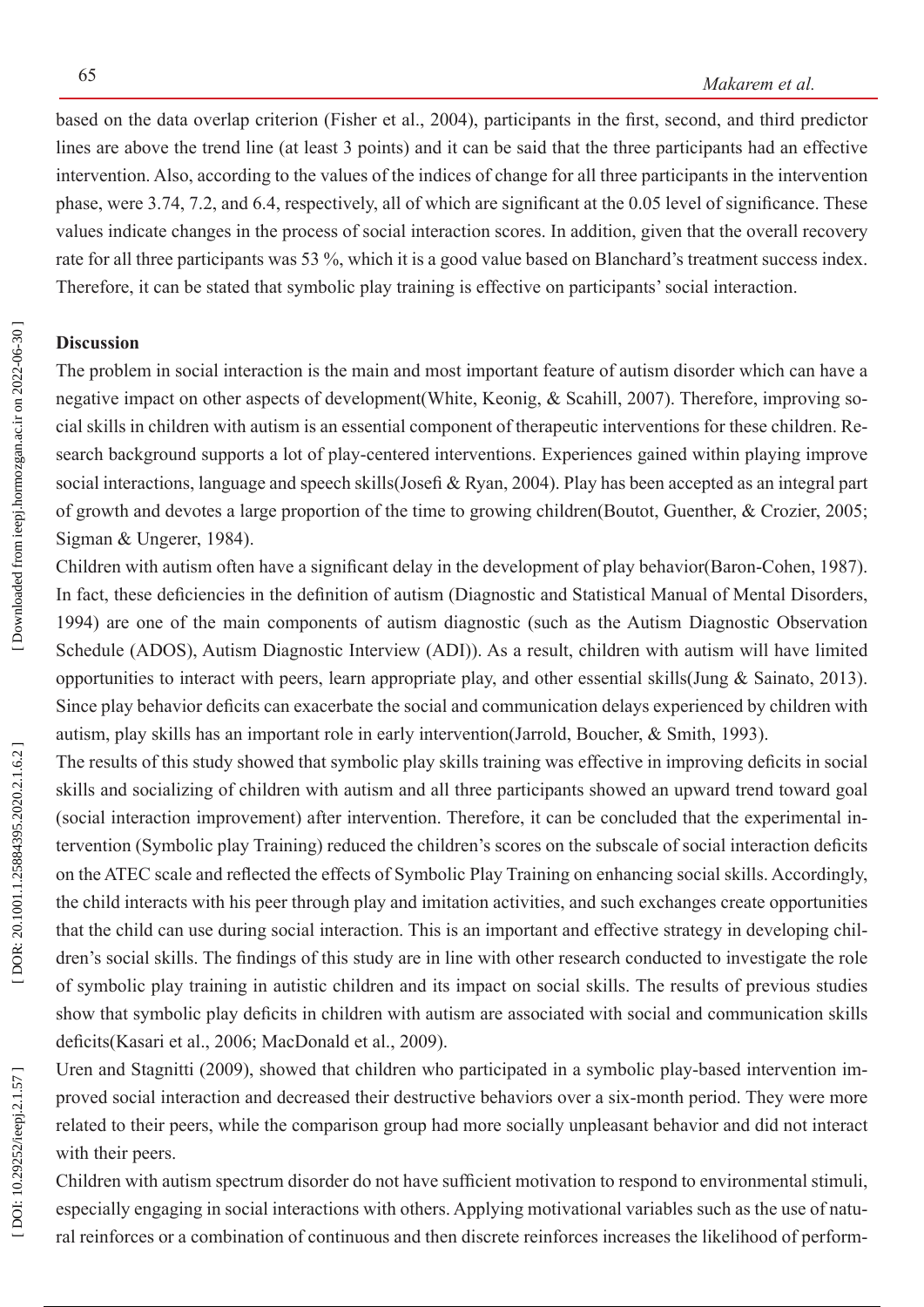ing the desired behavior. The natural consequences for playing behavior depend on the adult. For example, if a child slaps an empty bowl with a spoon and says, "Ice cream" is the natural reinforcement to immediately shake the spoon in a bowl and say, "Oh! Can I eat a little?" "We're making ice cream." However, some children may require direct and explicit feedback (continuous reinforcement), especially when teaching more complex play behaviors. Continuous reinforcement involves providing rewards after target behavior occurs. The facilitator can be used in a variety of ways, such as obtaining the desired instrument or verbal encourage ment from the instructor(Hine & Wolery, 2006). It is a description that tells the child that he or she has done the right thing (for example, "I see you feeding the doll or" Yeah, you put a hat on your head "). Therefore, reinforcement of the child's play activities is the consequence that will enable new skills to be acquired more quickly. Some argue that approaches that involve environmental reinforcement do not teach play, but instead teaches the child to imitate play(Luckett, Bundy, & Roberts, 2007), because the game is self-motivated and free. It is selective and has an intrinsic motivation(Wolfberg, DeWitt, Young, & Nguyen, 2015), and children with autism lack it.

Early intervention has a positive impact on the development of autism children under 5 years of age(Koegel, Koegel, & Camarata, 2010). Research has shown that early intervention has positive effects on autism symp toms and the development of social, linguistic and cognitive skills(Dawson et al., 2010). Early childhood is critical for children with autism for various reasons. First, pre-school years are a dynamic period of brain de velopment and have a much higher level of flexibility compared to later ages. Second, during the second and third years, an increase in brain volume and abnormal connections associated with autism appears, but neuro nal flexibility during this period provides significant potential for developmental pathway alteration (Dawson, 2008; Pujol, Pellissier, Clément, Becker, & Le Merrer, 2018). With early intervention, some children with high-functioning autism have made significant progress so that the criteria for autism are not met at a later age. Also in the teaching of symbolic play, children with autism spectrum disorder must possess imitative skills, interested in playing with objects and lacking severe self-stimulating behaviors. Although some education al strategies may be effective for some children with severe autism(MacDonald et al., 2009), they should be combined with additional strategies(Dauphin, Kinney, Stromer, & Koegel, 2004; Hine & Wolery, 2006). Therefore, it is necessary to examine how the severity of autism affects the impact of symbolic play training and the maintenance and generalization of skills.

It is essential for children with autism to generalize the skills learned during play with materials and peers. Some studies have shown the generalized effects of playing skills in different environments, with different materials or different individuals after the intervention(Baker & Pangborn, 1999; Dauphin et al., 2004; Wong, Kasari, Freeman, & Paparella, 2007). In this study, the follow-up phase indicates the maintenance of treatment effects after 3 months. However, no more long-term effects were assessed. Although it has been suggested that play is critical for children's development, there are few studies on the long-term effects of play on the development of children with autism. Future studies are needed to investigate the long-term effects of play skills training on the development of educational, social, and communication skills in children with autism. The present study also has the limitation of the sample being single-sex, which limits the generalization of the results. It is therefore suggested that future research should consider these issues.

Symbolic play may act as a key skill, meaning that achieving this area of growth brings many benefits to the child, so assessment and striving to improve it, is important. Considering the fact that a wide range of research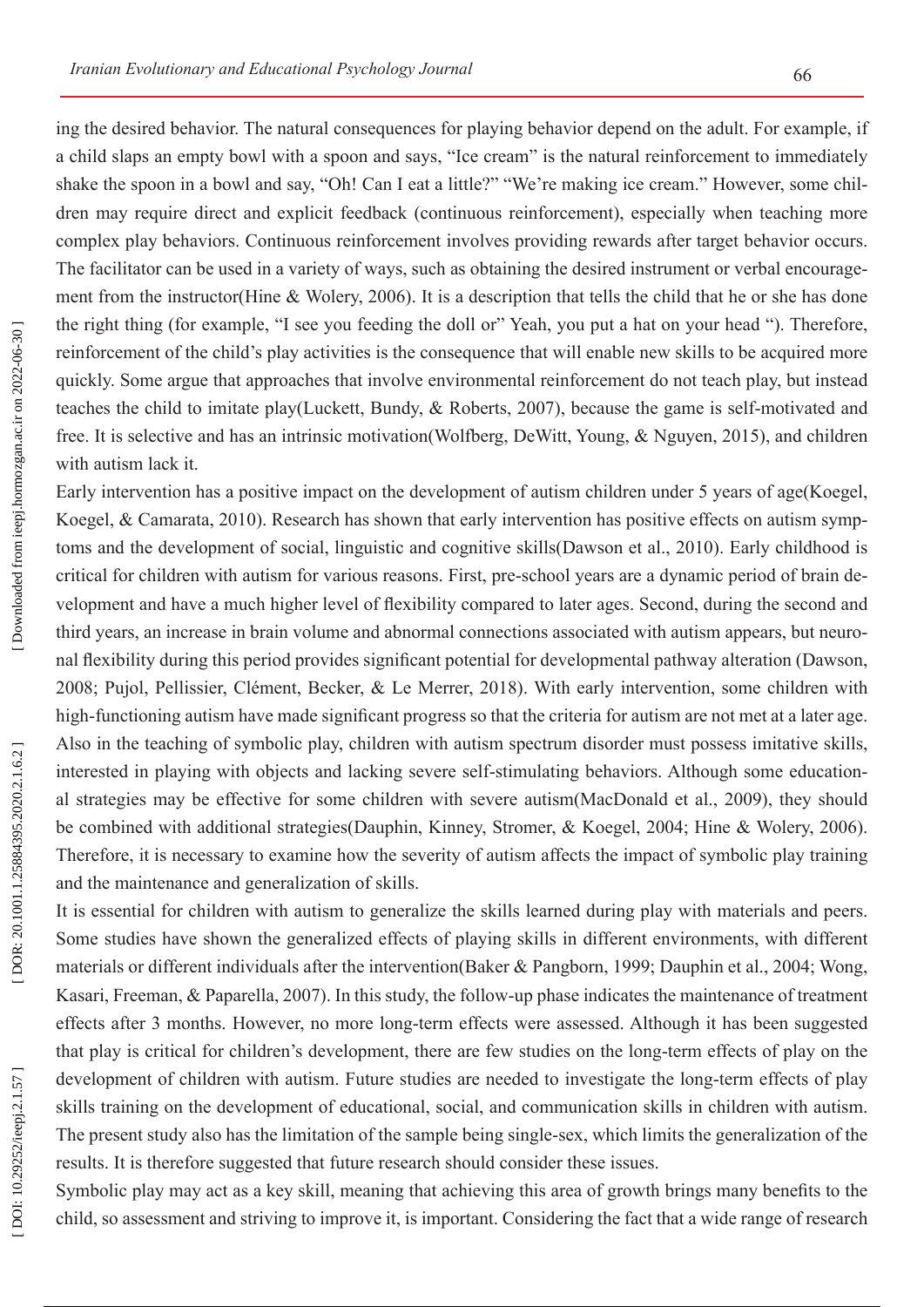backgrounds have reported positive and lasting results and the importance of developing this skill and its impact on learning social, linguistic and cognitive skills, there is a necessity of using therapeutic interven tions to improve symbolic play in children's autism spectrum disorder in Iran. Given the growing interest in play-based training programs(Wilson et al., 2017), there is a need to provide evidence of the benefits of such training programs. It is recommended that this study be replicated in a larger sample and at other levels of autism. Future research will also examine the usefulness of play-based educational programs for a wider group of autistic children.

## **Declaration of Conflicting Interests**

The author(s) declared no potential conflicts of interest with respect to the research, authorship, and/or pub lication of this article.

**Funding:** The author(s) received no financial support for the research, authorship, and/or publication of this article.

## **References**

- Ahmadi, Seyyed Jafar, Safari, Tayyebeh, Hemmatiyan, Mansoureh, & Khalili, Zahra. (2012). Effectiveness of applied behavioral analysis approach on symptoms of autism. Journal Of Research In Behavioural Scienc es, 10(4), 292-300 [In Persian].
- American Psychiatric Association, . (2013). Diagnostic and statistical manual of mental disorders (DSM-5®): American Psychiatric Pub.
- Baio, Jon, Wiggins, Lisa, Christensen, Deborah L, Maenner, Matthew J, Daniels, Julie, Warren, Zachary, . . . White, Tiffany. (2018). Prevalence of autism spectrum disorder among children aged 8 years—autism and developmental disabilities monitoring network, 11 sites, United States, 2014. MMWR Surveillance Sum maries, 67(6), 1.
- Baker, SM, & Pangborn, J. (1999). Biomedical assessment options for children with autism and related problems. A consensus report of the DEFEAT AUTISM NOW.
- Baron-Cohen, Simon. (1987). Autism and symbolic play. British journal of developmental psychology, 5(2), 139-148.
- Berkel, Simone, Marshall, Christian R, Weiss, Birgit, Howe, Jennifer, Roeth, Ralph, Moog, Ute, . . . Pinto, Dalila. (2010). Mutations in the SHANK2 synaptic scaffolding gene in autism spectrum disorder and men tal retardation. Nature genetics, 42(6), 489.
- Boutot, E Amanda, Guenther, Tracee, & Crozier, Shannon. (2005). Let's play: Teaching play skills to young children with autism. Education and training in developmental disabilities, 40(3), 285-292.
- Chaste, Pauline, & Leboyer, Marion. (2012). Autism risk factors: genes, environment, and gene-environment interactions. Dialogues in clinical neuroscience, 14(3), 281.
- Copple, Carol, & Bredekamp, Sue. (2009). Developmentally appropriate practice in early childhood programs serving children from birth through age 8 (Vol. 1313): National Association for the Education of Young Children Washington, DC.
- Dauphin, Melissa, Kinney, Elisabeth M, Stromer, Robert, & Koegel, RL. (2004). Using video-enhanced activity schedules and matrix training to teach sociodramatic play to a child with autism. Journal of Positive

DOI: 10.29252/ieepj.2.1.57]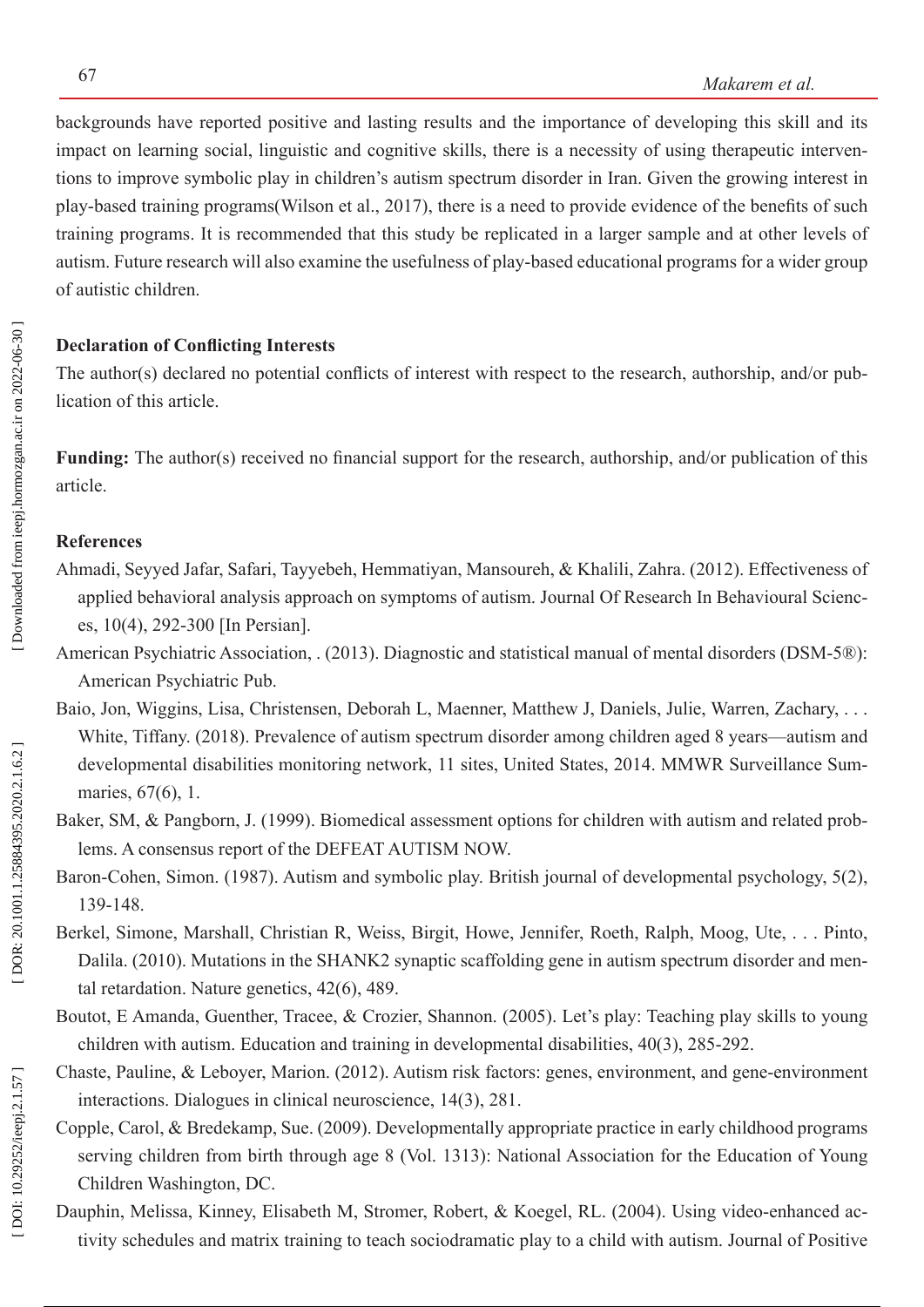Behavior Interventions, 6(4), 238-250.

- Dawson, Geraldine. (2008). Early behavioral intervention, brain plasticity, and the prevention of autism spec trum disorder. Development and psychopathology, 20(3), 775-803.
- Dawson, Geraldine, Rogers, Sally, Munson, Jeffrey, Smith, Milani, Winter, Jamie, Greenson, Jessica, ... Varley, Jennifer. (2010). Randomized, controlled trial of an intervention for toddlers with autism: the Early Start Denver Model. Pediatrics, 125(1), e17-e23.
- Egger, Gerald, Roetzer, Katharina M, Noor, Abdul, Lionel, Anath C, Mahmood, Huda, Schwarzbraun, Thom as, . . . Windpassinger, Christian. (2014). Identification of risk genes for autism spectrum disorder through copy number variation analysis in Austrian families. Neurogenetics, 15(2), 117-127.
- Grant, William B, & Cannell, John J. (2013). Autism prevalence in the United States with respect to solar UV-B doses: an ecological study. Dermato-endocrinology, 5(1), 159-164.
- Heimann, Mikael, Laberg, Kari E, & Nordøen, Bodil. (2006). Imitative interaction increases social interest and elicited imitation in non-verbal children with autism. Infant and Child Development: An International Journal of Research and Practice, 15(3), 297-309.
- Hine, Jeffrey F, & Wolery, Mark. (2006). Using point-of-view video modeling to teach play to preschoolers with autism. Topics in Early Childhood Special Education, 26(2), 83-93.
- Hobson, R Peter, Lee, Anthony, & Hobson, Jessica A. (2009). Qualities of symbolic play among children with autism: A social-developmental perspective. Journal of Autism and Developmental Disorders, 39(1), 12.
- Jarrold, Christopher, Boucher, Jill, & Smith, Peter. (1993). Symbolic play in autism: A review. Journal of autism and developmental disorders, 23(2), 281-307.
- Jiao, Y, Chen, R, Ke, X, Cheng, L, Chu, K, Lu, Z, & Herskovits, EH. (2011). Predictive models for subtypes of autism spectrum disorder based on single-nucleotide polymorphisms and magnetic resonance imaging. Advances in medical sciences, 56(2), 334-342.
- Josefi, Orit, & Ryan, Virginia. (2004). Non-directive play therapy for young children with autism: A case study. Clinical Child Psychology and Psychiatry, 9(4), 533-551.
- Jung, Sunhwa, & Sainato, Diane M. (2013). Teaching play skills to young children with autism. Journal of Intellectual and Developmental Disability, 38(1), 74-90.
- Kasari, Connie, Freeman, Stephanny, & Paparella, Tanya. (2006). Joint attention and symbolic play in young children with autism: A randomized controlled intervention study. Journal of Child Psychology and Psy chiatry, 47(6), 611-620.
- Kasari, Connie, Paparella, Tanya, Freeman, Stephanny, & Jahromi, Laudan B. (2008). Language outcome in autism: randomized comparison of joint attention and play interventions. Journal of consulting and clinical psychology, 76(1), 125.
- Koegel, Robert L, Koegel, Lynn Kern, & Camarata, Stephen M. (2010). Definitions of empirically supported treatment. Journal of autism and developmental disorders, 40(4), 516-517.
- Lang, Russell, Machalicek, Wendy, Rispoli, Mandy, O'Reilly, Mark, Sigafoos, Jeff, Lancioni, Giulio, . . . Didden, Robert. (2014). Play skills taught via behavioral intervention generalize, maintain, and persist in the absence of socially mediated reinforcement in children with autism. Research in Autism Spectrum Disorders, 8(7), 860-872.
- Lang, Russell, O'Reilly, Mark, Sigafoos, Jeff, Machalicek, Wendy, Rispoli, Mandy, Lancioni, Giulio E, . . . Fragale, Christina. (2010). The effects of an abolishing operation intervention component on play skills,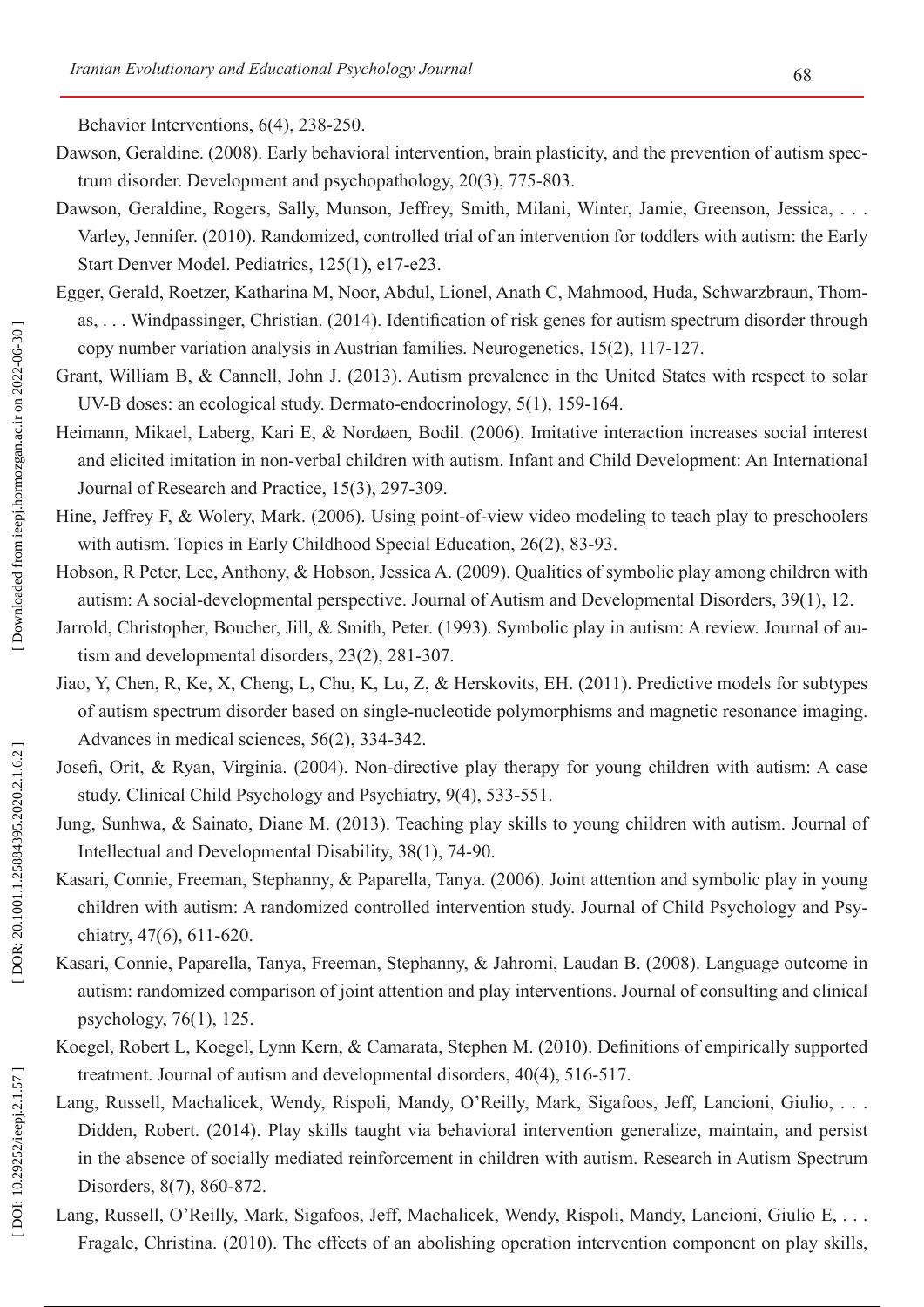challenging behavior, and stereotypy. Behavior Modification, 34(4), 267-289.

- Lee, Gabrielle T, Feng, Hua, Xu, Sheng, & Jin, Shao-Ju. (2019). Increasing "object-substitution" symbolic play in young children with autism spectrum disorders. Behavior modification, 43(1), 82-114.
- Leslie, Alan M. (1987). Pretense and representation: The origins of" theory of mind.". Psychological review, 94(4), 412.
- Lieberman, Amy M, Hatrak, Marla, & Mayberry, Rachel I. (2014). Learning to look for language: Develop ment of joint attention in young deaf children. Language Learning and Development, 10(1), 19-35.
- Lillard, Angeline S, Lerner, Matthew D, Hopkins, Emily J, Dore, Rebecca A, Smith, Eric D, & Palmquist, Carolyn M. (2013). The impact of pretend play on children's development: A review of the evidence. Psy chological bulletin, 139(1), 1.
- Lord, Catherine, Luyster, Rhiannon, Guthrie, Whitney, & Pickles, Andrew. (2012). Patterns of developmental trajectories in toddlers with autism spectrum disorder. Journal of consulting and clinical psychology, 80(3), 477.
- Lord, Catherine, & McGee, James P. (2001). Educating children with autism: National Academic Press Wash ington DC:.
- Luckett, Tim, Bundy, Anita, & Roberts, Jacqueline. (2007). Do behavioural approaches teach children with autism to play or are they pretending? Autism, 11(4), 365-388.
- Lyall, Kristen, Schmidt, Rebecca J, & Hertz-Picciotto, Irva. (2014). Maternal lifestyle and environmental risk factors for autism spectrum disorders. International journal of epidemiology, 43(2), 443-464.
- MacDonald, Rebecca, Sacramone, Shelly, Mansfield, Renee, Wiltz, Kristine, & Ahearn, William H. (2009). Using video modeling to teach reciprocal pretend play to children with autism. Journal of Applied Behavior Analysis, 42(1), 43-55.
- Maddox, Laura L. (2010). Effects of systematic social skill training on the social-communication behaviors of young children with autism during play activities.
- Manning, Margaret M, & Wainwright, Laurel D. (2010). The role of high level play as a predictor social func tioning in autism. Journal of autism and developmental disorders, 40(5), 523-533.
- Mash, Eric J. (2006). Treatment of Child and Family Disturbance: A Cognitive-Behavioral Systems Perspective: The Guilford Press.
- McCune, Lorraine. (2010). Developing symbolic abilities Symbolic transformation: The mind in movement through culture and society (pp. 173-192).
- Piaget, Jean. (2013). Play, dreams and imitation in childhood (Vol. 25): Routledge.
- Pierce-Jordan, Sandra, & Lifter, Karin. (2005). Interaction of social and play behaviors in preschoolers with and without pervasive developmental disorder. Topics in Early Childhood Special Education, 25(1), 34-47.
- Pujol, Camille N, Pellissier, Lucie P, Clément, Céline, Becker, Jérôme AJ, & Le Merrer, Julie. (2018). Back-translating behavioral intervention for autism spectrum disorders to mice with blunted reward re stores social abilities. Translational psychiatry, 8(1), 1-15.
- Ratajczak, Helen V. (2011). Theoretical aspects of autism: Causes—A review. Journal of immunotoxicology, 8(1), 68-79.
- Reddy, Linda A, Files-Hall, Tara M, & Schaefer, Charles E. (2016). Empirically based play interventions for children: American Psychological Association.
- Rutherford, Mel D, Young, Gregory S, Hepburn, Susan, & Rogers, Sally J. (2007). A longitudinal study of